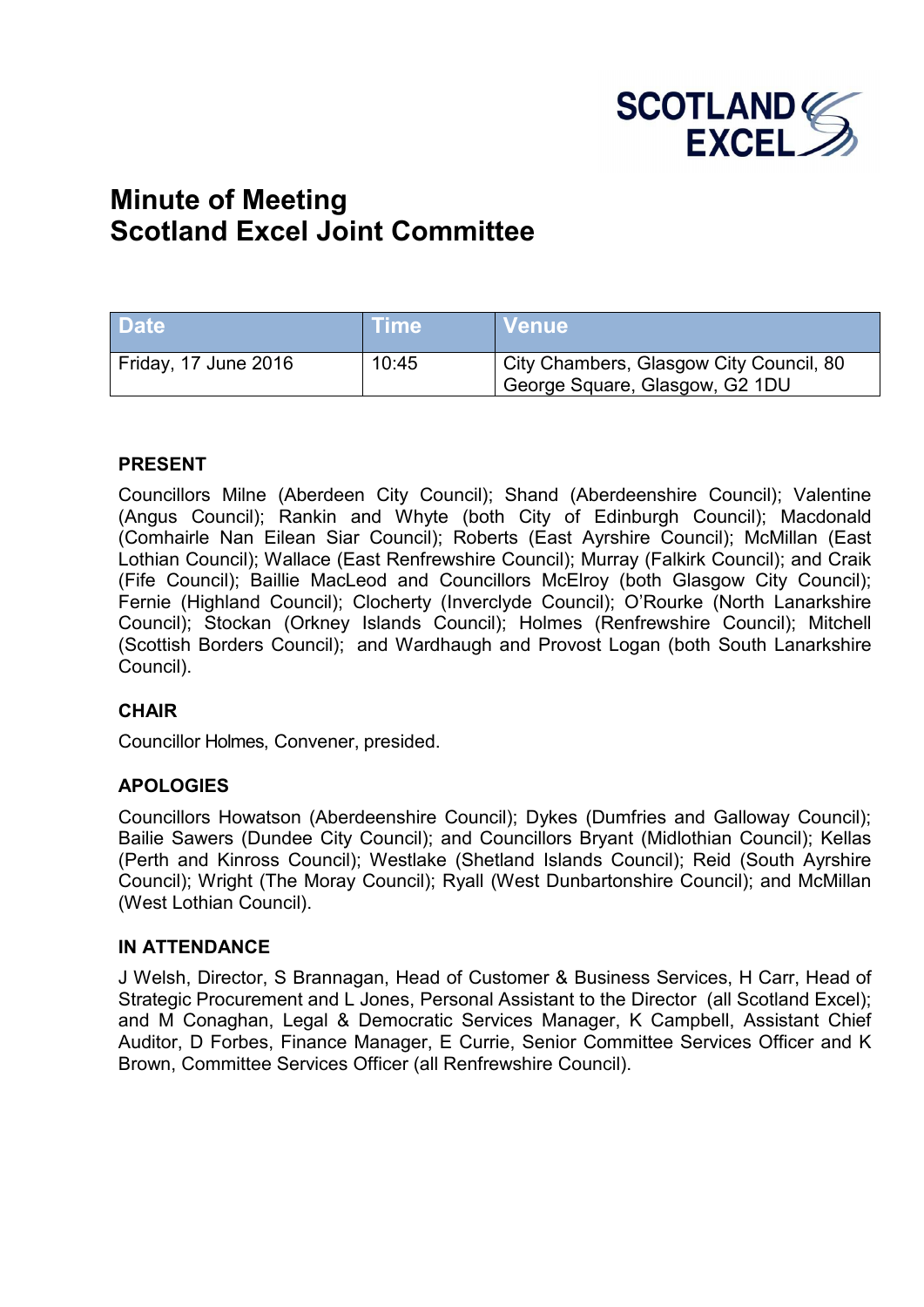## **ALSO IN ATTENDANCE**

F McKinlay, Director and D Black, Audit Manager (both Audit Scotland).

# **DECLARATIONS OF INTEREST**

There were no declarations of interest intimated prior to the commencement of the meeting.

# 1(a) **MINUTE OF JOINT COMMITTEE**

There was submitted the Minute of the meeting of the Joint Committee held on 27 November 2015.

**DECIDED:** That the Minute be approved.

# 1(b) **MINUTES OF EXECUTIVE SUB-COMMITTEE**

There were submitted the Minutes of the meetings of the Executive Sub-committee held on 27 November 2015, 4 March and 13 May 2016.

With reference to the sederunt of the Minute of the Executive Sub-committee held on 27 November 2015 it was noted that Councillor Howatson (Aberdeenshire Council) had been in attendance and not Councillor Shand as stated. With reference to items 3 and 4 of this Minute, Councillor Roberts sought clarification as to why it had been agreed that both Cordia (Services) LLP and City Building (Glasgow) LLP become associate members of Scotland Excel at no fee. The Director advised that a policy decision had been taken some time ago that ALEOs would not be charged a fee as a payment was received via Councils.

With reference to item 5 of the Minute of the Executive Sub-committee held on 4 March 2016, Councillor O'Rourke sought clarification as to when a report on the award of the demolition services contract would be submitted to a future meeting. The Head of Strategic Procurement advised that this report would be submitted to the meeting of the Executive Sub-committee to be held on 16 September 2016.

Baillie MacLeod sought clarification as to whether Scotland Excel had changed the powers of the Executive Sub-committee in relation to applications for associate membership of Scotland Excel. The Director undertook to advise Baillie MacLeod if the delegation to consider and approve requests for associate membership lay with the Executive Sub-committee or the Chief Executive Officers Management Group.

## **DECIDED:**

(a)That the Minute of the Executive Sub-committee held on 27 November 2015, as amended, be approved;

(b) That the Minutes of the Executive Sub-committee held on 4 March and 13 May 2016 be approved; and

(c) That the Director advise Baillie MacLeod if the delegation to consider and approve requests for associate membership lay with the Executive Sub-committee or the Chief Executive Officers Management Group.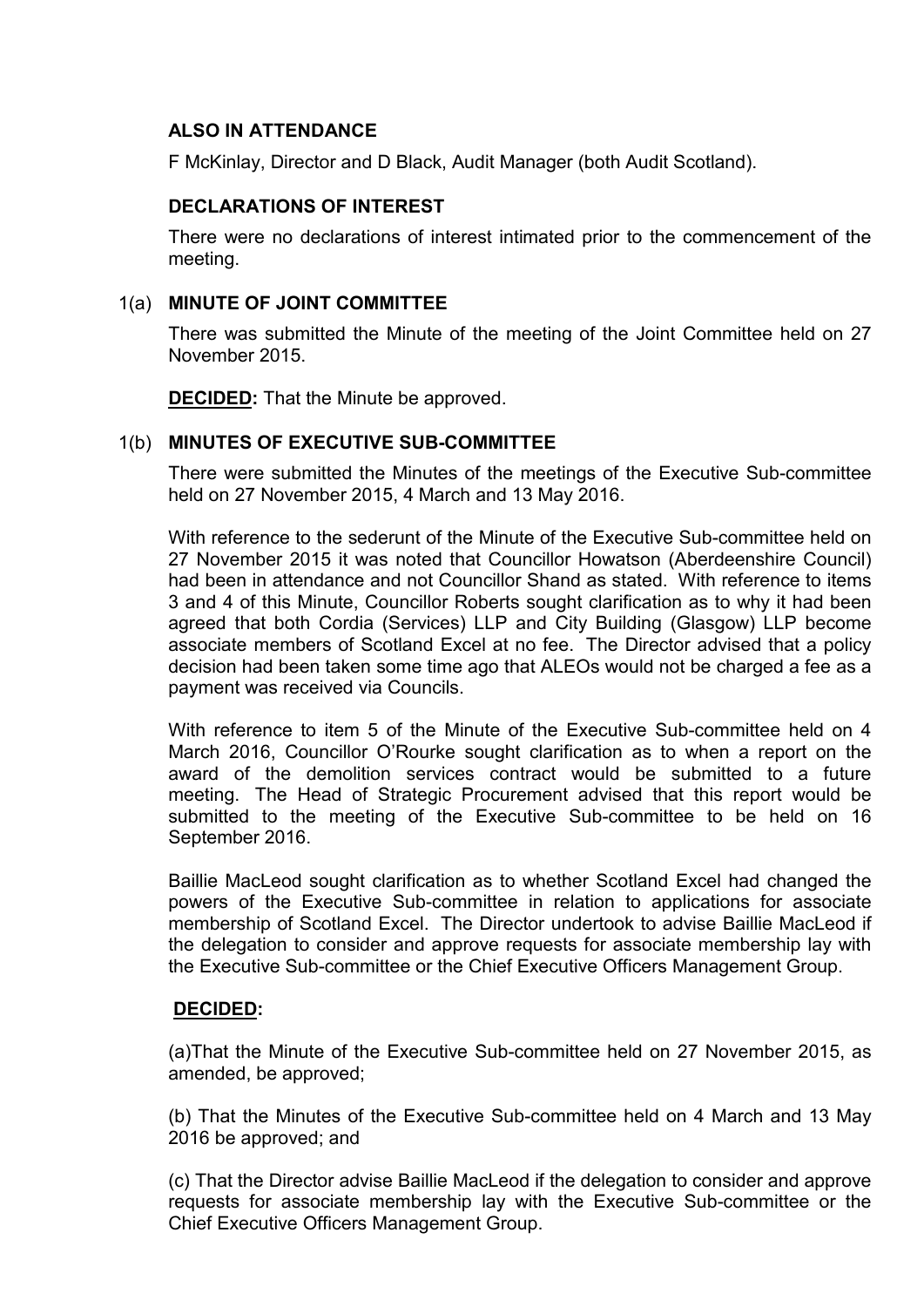# 2 **OPERATING PLAN UPDATE 2015/16**

There was submitted a report by the Director of Scotland Excel relative to the progress made against operating plan activities and commitments during 2015/16.

The report intimated that in June 2015 the Joint Committee approved a new threeyear strategy and rolling annual operating plan. From April 2016, quarterly reports were being produced to track Scotland Excel's performance against operating plan activities and these reports summarised the progress made against the priorities identified each year using a 'traffic light' symbol which provided a quick guide to the status of each action. Appendix 1 to the report provided an update on progress made during the full year to 31 March 2016. Future reports would contain updates on ten key performance indicators (KPIs) which were included within the 2016/17 operating plan.

The report highlighted that progress reports would be produced at the end of each quarter and submitted to the Executive Sub-committee at their next scheduled meeting. Half yearly and annual reports would also be submitted to future meetings of the Joint Committee.

It was proposed that the Director provide information to members (a) which highlighted what was being done to turn the red actions into amber or green actions; (b) on how Council savings were made up; (c) community benefits delivered by suppliers by Council area; and (d) to provide information in the operating plan relative to Scotland Excel being more proactive in working with providers of procurement courses and qualifications. This was agreed.

## **DECIDED:**

(a)That the reporting methodology and schedule and the progress made by Scotland Excel in delivering its corporate strategy during 2015/16 be noted; and

(b)That the Director provide information to members (i) which highlighted what was being done to turn the red actions into amber or green actions; (ii) on how Council savings were made up; (iii) community benefits delivered by suppliers by Council area; and (iv) to provide information in the operating plan relative to Scotland Excel being more proactive in working with providers of procurement courses and qualifications.

## 3 **OPERATING PLAN 2016/17**

There was submitted a report by the Director of Scotland Excel relative to the proposed operating plan 2016/17.

The report intimated that in June 2015 the Joint Committee approved a new threeyear strategy and rolling annual operating plan. The plan was reviewed and updated each year to ensure that it remained closely aligned with strategy and responded to any changes in the external environment. A copy of the updated operating plan proposed for 2016/17, which would guide the projects and activities undertaken by the organisation in 2016/17, was appended to the report.

**DECIDED:** That the updated operating plan for 2016/17 be approved.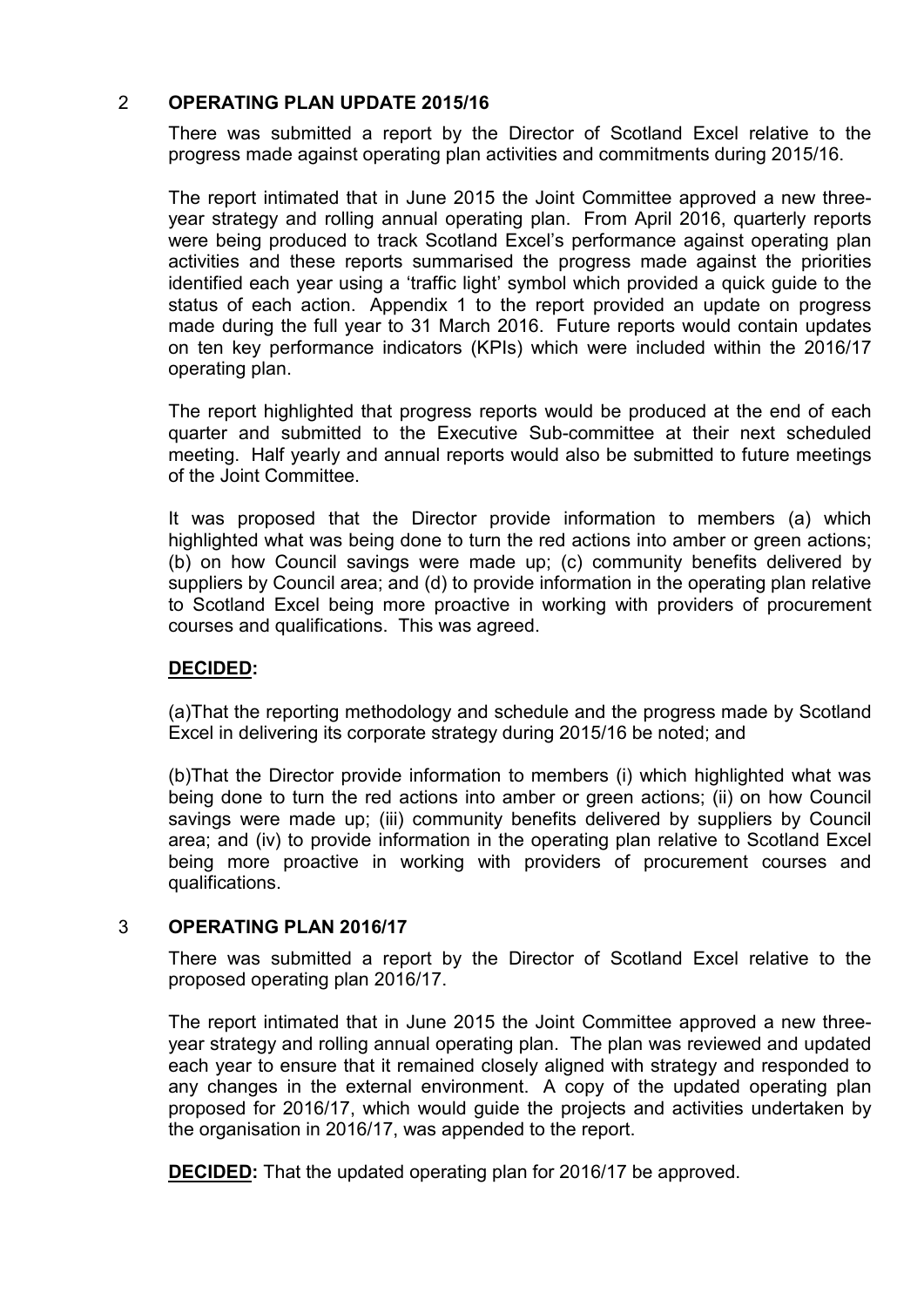## **SEDERUNT**

Councillor Shand left the meeting during consideration of the following item.

#### 4 **ANNUAL AUDIT PLAN 2015/16**

There was submitted a report by the Treasurer relative to the annual audit plan 2015/16 for the Joint Committee which outlined Audit Scotland's planned activities in their audit of the 2015/16 financial year.

The report highlighted that the annual audit plan 2015/16 included a section on Audit Issues and Risks and that within this section, Audit Scotland had identified a risk of 'management override of controls'. This risk had been included in the audit plans of all bodies which Audit Scotland worked with, in light of international standards on auditing. The inclusion of this risk was not a reflection of increased risk within Scotland Excel and Audit Scotland had confirmed that they had not found any issues on this in previous years.

**DECIDED:** That Audit Scotland's annual audit plan 2015/16 be noted.

## 5 **INTERNAL AUDIT ANNUAL REPORT 2015/16**

There was submitted a report by the Chief Auditor, Renfrewshire Council, relative to the Internal Audit annual report 2015/16. The report intimated that that the public sector internal audit standards required that the Chief Auditor prepare an annual report on the activities of internal audit to demonstrate performance. The report must also provide an audit opinion on the overall adequacy and effectiveness of the internal control system of the audited body.

The annual report for the Joint Committee was attached as an appendix to the report and outlined the role of internal audit, the performance of the internal audit team and the main findings from the internal audit work undertaken in 2015/16 and contained an audit assurance statement.

**DECIDED:** That the Internal Audit annual report for 2015/16 be noted.

#### **SEDERUNT**

Councillor Shand entered the meeting during consideration of the following item.

## 6 **SCOTLAND EXCEL UNAUDITED ANNUAL ACCOUNTS 2015/16**

There was submitted a report by the Treasurer relative to the unaudited annual accounts for the Joint Committee for 2015/16 which were attached to the report. The report intimated that the accounts for the year ended 31 March 2016 had been completed and forwarded to Audit Scotland for audit. The accounts showed a deficit for the year of £250,631 against a budgeted deficit of £505,500. Further comments in relation to the Accounts were detailed in pages 5 and 6 of the Annual Financial Statements 2015/16 document, a copy of which was appended to the report.

In accordance with the Local Authority Accounts (Scotland) Regulations 2014 the unaudited accounts had only been signed by the Treasurer as proper officer. The audited accounts would be signed by the Convener, the Director of Scotland Excel and the Treasurer in accordance with the new guidelines.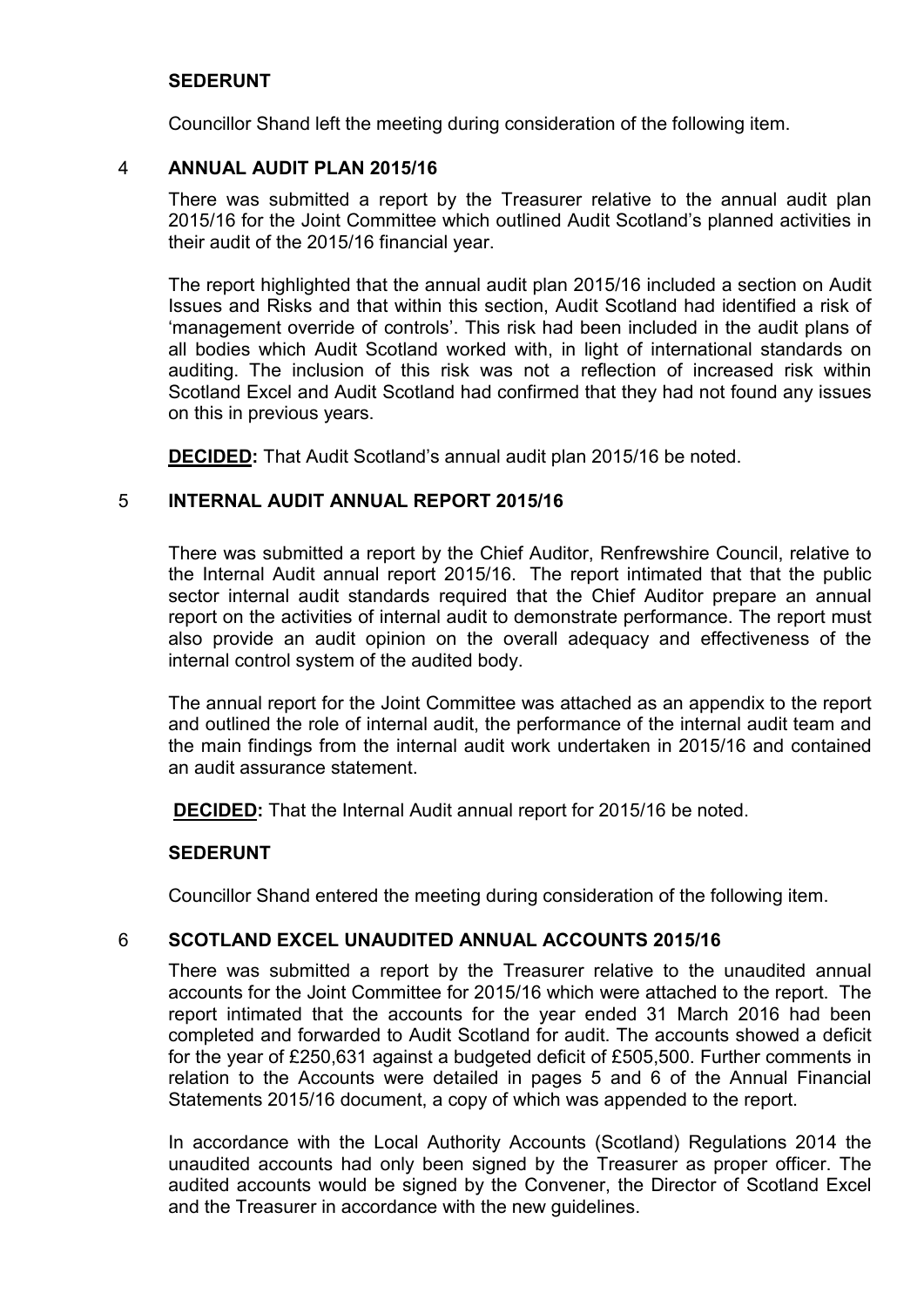**DECIDED:** That the unaudited annual accounts for the year ended 31 March 2016 be noted and that the accounts be further presented to the Executive Sub-committee on completion of the audit.

## 7 **ACCOUNTS COMMISSION REPORT - PROCUREMENT IN COUNCILS**

There was submitted a report by the Director of Scotland Excel relative to the report published by the Accounts Commission in February 2016 titled Procurement in Councils – Impact Report, a copy of which was appended to the report.

Fraser McKinlay, Director and Douglas Black, Audit Manager, Audit Scotland gave a presentation to members on this matter and answered questions raised by members. Mr Black agreed to provide members with more detailed information in relation to the statement in page 5 of the report that 'Councils are relying on procurement to generate savings to meet budget pressures, but some of their savings calculations may not be reliable or may be incomplete'.

**DECIDED:** That the Audit Commission report and the actions related to Scotland Excel be noted.

## 8 **PROCUREMENT COMMERCIAL IMPROVEMENT PROGRAMME (PCIP) UPDATE**

There was submitted an update report by the Director of Scotland Excel relative to the status of the procurement assessment programme within member Councils and the work undertaken by Scotland Excel to support Councils with the new Procurement Commercial Improvement Programme (PCIP) assessment methodology.

The report intimated that between 2009 and 2014 Scotland Excel had carried out Procurement Capability Assessments (PCA) across the sector to measure performance. The PCA was a nationally developed maturity model designed to assess public procurement performance in Scotland in a common format. By 2014 Councils had made significant improvements in its procurement performance with the sector average at 62% compared with an average of 22% in 2009.

The report advised that having recognised the need to further improve procurement capability, a national working group involving Scotland Excel, other centres of expertise and the Scottish Government developed a replacement for the PCA. The replacement PCIP buillt on the good work completed to date with a continued focus on driving improvement and encouraging the sharing of good practices.

#### **DECIDED**:

(a) That the progress made in introducing the new assessment regime be noted; and

(b) That it be noted that a full update report on the results would be submitted to the meeting of the Joint Committee to be held on 9 December 2016.

#### 9 **MEMBERSHIP OF THE EXECUTIVE SUB-COMMITTEE**

There was submitted a report by the Clerk seeking approval for the continued appointment of the existing membership of the Scotland Excel Executive Subcommittee for a further period to the next Local Government Elections on 4 May 2017.

## **DECIDED**: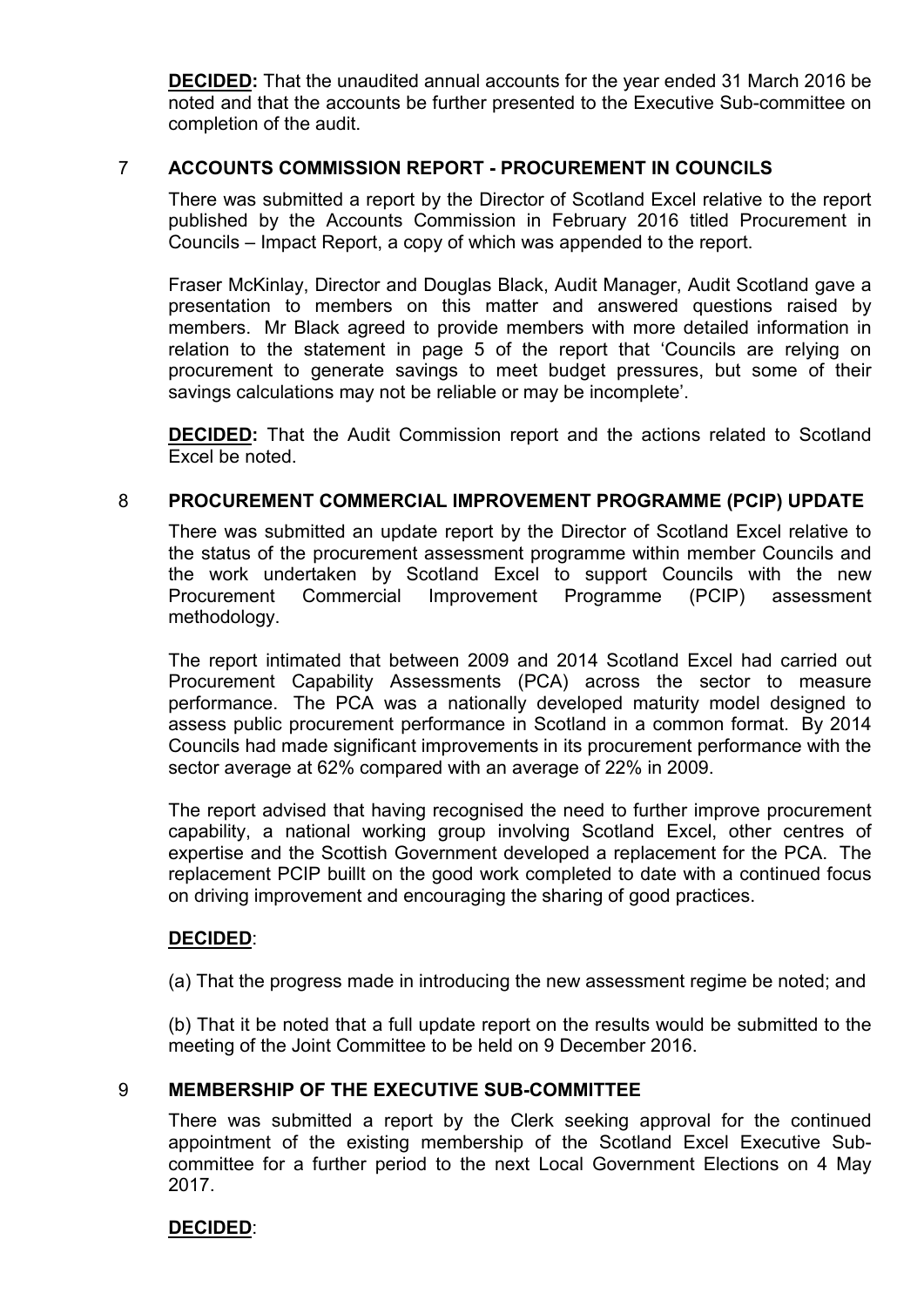(a) That it be agreed that the members of the Scotland Excel Executive Subcommittee should continue to come from the member Councils detailed in paragraph 3.3 of the report; and

(b) That it be agreed that existing members appointed to the Scotland Excel Executive Sub-committee should continue in post until the next Local Government Elections on 4 May 2017.

#### 10 **REVIEW OF SCOTLAND EXCEL GOVERNANCE**

There was submitted a report by the Clerk seeking approval for the revised Scotland Excel Scheme of Delegations and Chief Executive Officers Management Group Procedures as set out in the appendices to the report.

With reference to the Chief Executive Officers Management Group Procedures it was noted that the reference to the Clerk in the Definitions section should be the Head of Corporate Governance of Renfrewshire Council or his nominee and not the Director of Corporate Services as stated.

Councillor Shand highlighted that section 5.3(g) of the Scheme of Delegation referred to City Deal objectives and that Aberdeenshire Council refer to this as City Region Deal. It was proposed that this section be amended to read City Deal/City Region Deal objectives and this was agreed.

## **DECIDED**:

(a) That the revised Scotland Excel Scheme of Delegations and Chief Executive Officers Management Group Procedures as set out in the appendices to the report be approved;

(b) That authority be delegated to the Executive Sub-committee to appoint members to the Chief Executive Officers Management Group based upon nominations from the Society of Local Authority Chief Executives and Senior Managers (Solace);

(c) That it be noted that the membership of the Chief Executive Officers Management Group should be next reviewed by the Joint Committee at its meeting in November/December 2017; and

(d) That in relation to the Chief Executive Officers Management Group Procedures reference to the Clerk in the Definitions section be amended to read 'the Head of Corporate Governance of Renfrewshire Council or his nominee' and that in relation to the Scheme of Delegations, section 5.3(g) be amended to read 'Opportunities for Scotland Excel to support councils in delivering City Deal/City Region Deal objectives'.

## 11 **REVIEW OF STANDING ORDERS RELATING TO CONTRACTS**

There was submitted a report by the Clerk relative to the need to review the Standing Orders Relating to Contracts in light of recent legislation and guidance including the Public Contracts (Scotland) Regulations 2015; the Procurement (Scotland) Regulations 2016; the Concession Contracts (Scotland) Regulations 2016; and statutory guidance made under and in terms of the Procurement Reform (Scotland) Act 2014.